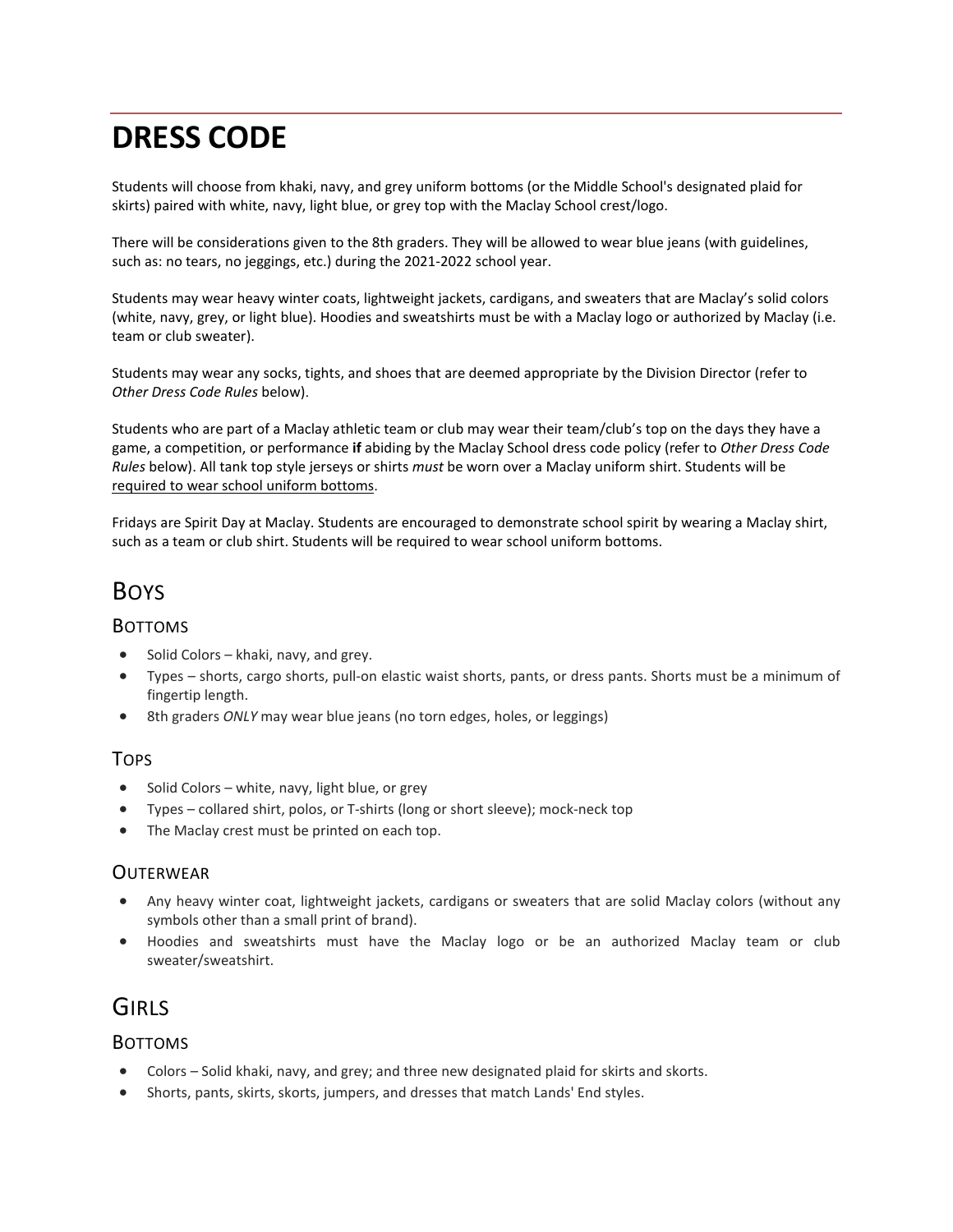- All shorts, skirts, skorts, jumpers, and dresses must be a minimum of fingertip length, including any slits.
- Maclay logo/crest expectation for dresses are posted on Lands' End; if the dress is labeled "option," then no crest is needed.
- 8th graders *ONLY* may wear blue jeans (no torn edges, holes, or leggings)

### TOPS

- Solid Colors white, navy, light blue, or grey
- Types Collared shirts, blouses, polos, or T-shirts (long or short sleeve); mock-neck top
- The Maclay crest must be printed on each top.

### **OUTERWEAR**

- Any heavy winter coat, lightweight jackets, cardigans or sweaters that are solid Maclay colors (without any symbols other than a small print of brand).
- Hoodies and sweatshirts must have the Maclay logo or be an authorized Maclay team or club sweater/sweatshirt.

#### GAME DAYS, COMPETITIONS, AND PERFORMANCES/SPIRIT FRIDAYS

Students who are part of a Maclay athletic team or club may wear their team/club's uniform top on the days they have a game, a competition, or performance **if** abiding by the Maclay School dress code policy (refer to *Other Dress Code Rules* below). All tank top style jerseys or shirts *must* be worn over a Maclay uniform shirt. Students will be required to wear school uniform bottoms.

## OFF-CAMPUS TRAVEL ATTIRE

- Solid navy top including the Maclay crest with khaki bottom unless otherwise noted.
- No jeans are allowed.
- Students will not be able to attend the off-campus function if the travel dress code rules are not followed.

## OTHER DRESS CODE RULES:

- Athletic bottoms, bike shorts, tank tops, deep V-neck shirts, spaghetti straps, strapless, cropped or bare midriff shirts are NOT permitted, even under a jacket, sweater, or other cover-up. There shall be no cleavage showing. *Leggings* may be worn *only* under uniform bottoms or dresses.
- Shirts and dresses must cover all skin and underwear, even when the student's arms are fully extended and raised into the air. No cut-outs are allowed.
- Leggings, socks, and ties of all colors are allowed (no words are allowed on clothing items unless it states Maclay). *Leggings* may be worn *only* under uniform bottoms or dresses.
- No sweatpants, athletic drawstring pants, velour pants, athletic sweat suits or warm-ups may be worn.
- No physical education shirts or shorts may be worn to class, except to physical education classes.
- No duct tape shall be worn on clothing.
- Clothing should contain no holes, torn or ragged edges, or be oversized so that underwear is visible, or the waistband is not secured at the waist. No clothing with symbols that are universally considered offensive, political statements/images or questionable language, phrases, or symbols.
- No head coverings or sunglasses may be worn inside classrooms.
- No blankets allowed.
- No headphones and no earbuds on in the hallway and in class unless approved by a teacher or administrator.
- No smartwatches to be worn during the school day.
- No visible body piercing will be permitted, other than girl's ear piercing.